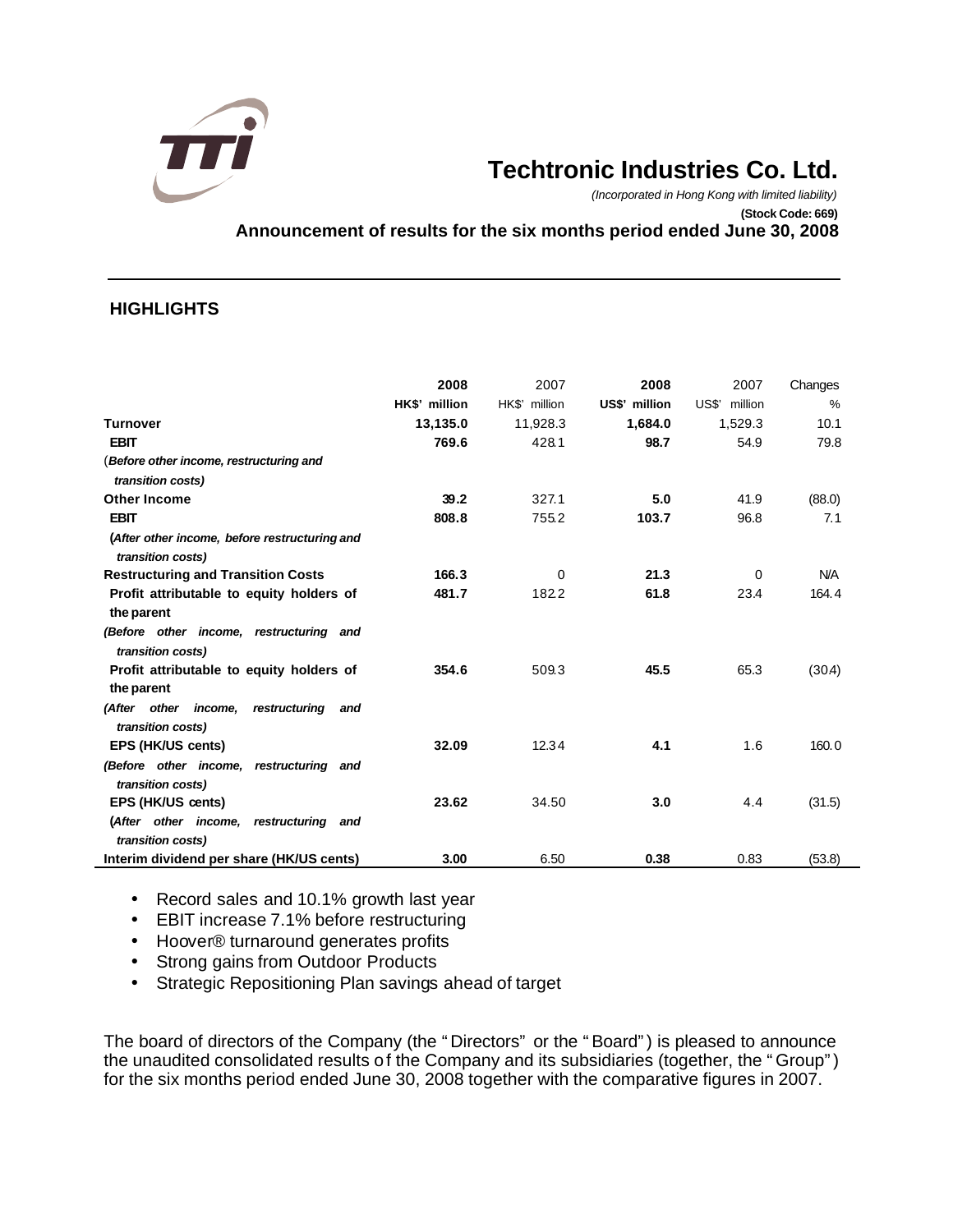## **INTERIM DIVIDEND**

The Directors have resolved to declare an interim dividend of HK3.00 cents (2007: HK6.50 cents) per share for the six months period ended June 30, 2008. The interim dividend will be paid to shareholders listed on the register of members of the Company on September 19, 2008. It is expected that the interim dividend will be paid on or about September 29, 2008.

## **MANAGEMENT'S DISCUSSION AND ANALYSIS**

TTI achieved record sales in the first half driven by growth across all major business segments overcoming challenging macroeconomic conditions in key markets. Total Group sales in the first half were a record HK\$13.1 billion, an increase of 10.1% over the same period of 2007. The Power Equipment business had strong sales growth of 11.6% led primarily by penetration of new product categories from the Outdoor Products business and the expansion of cordless lithium ion technology across our power tool brands. The Floor Care business experienced sales growth of 6.8% aided by the profitable turnaround of Hoover and growth in Europe and Rest of World. The Company's commitment to new product development resulted in the launching of over 300 new products during the past 12 months. The geographic expansion efforts in Canada, Middle East, Eastern Europe, Latin America and Australia contributed to the sales growth in the first half.

The Hoover turnaround and the Milwaukee transfer program, both part of our Strategic Repositioning Plan, generated better than planned savings for the period. These savings, the ongoing Cost Improvement Programs, selective price increases and new product launches partially offset the inflationary pressures in China, a stronger China Yuan and increasing commodity prices. During the period, gross margins were 31.5% compared with 31.8% in the previous period*.* The Company's cost rationalization and volume leverage lowered. Operating Expenses to 25.5% of sales when compared to 28.2% during the first half last year. Profit Attributable to Equity Holders of the Parent (before other income, restructuring costs and other restructuring and transition costs) is HK\$481.7 million representing a year-on-year growth of 164.4%. Basic earnings per share (before other income, restructuring costs and other restructuring and transition costs ) improved to HK\$32.09 cents , an increase of 160.0% as compared to the same period last year.

### **Strategic Repositioning Plan**

The Strategic Repositioning Plan delivered sustainable savings from the Hoover turnaround and Milwaukee transfer program in the first half. As part of the Plan the first phase of the new China Manufacturing and Innovation Campus opened its doors at the end of the first half. The spending in the first half was on track at HK\$166 million (US\$21.3 million) and savings were ahead of plan at HK\$246 million (US\$31.5 million). The total planned spend for the Strategic Repositioning Plan remains at HK\$1.3 billion (US\$172 million) and projected annual savings remains at HK\$550 million (US\$70 million) in the year 2010 and beyond.

## **BUSINESS REVIEW**

### **Power Equipment**

The Power Equipment business which includes Power Tools & Accessories and Outdoor Products, comprised of our leading brands Milwaukee®, AEG®, Ryobi® and Homelite® delivered 11.6% growth in the first half of 2008. The business accounted for 70.1% of sales. Sales of professional tools and accessories expanded at a mid-single digit rate, as did sales of consumer tools and accessories. Outdoor Products, with the expansion into new categories , had solid double digit sales growth. Profit margins attributable to operations declined to 7.3% from 8.3% for the same period last year impacted by inflationary pressures not yet offset by planned new product introductions, price increases, Cost Improvement Programs, and the reduction of inventory in preparation for the second half new product introductions.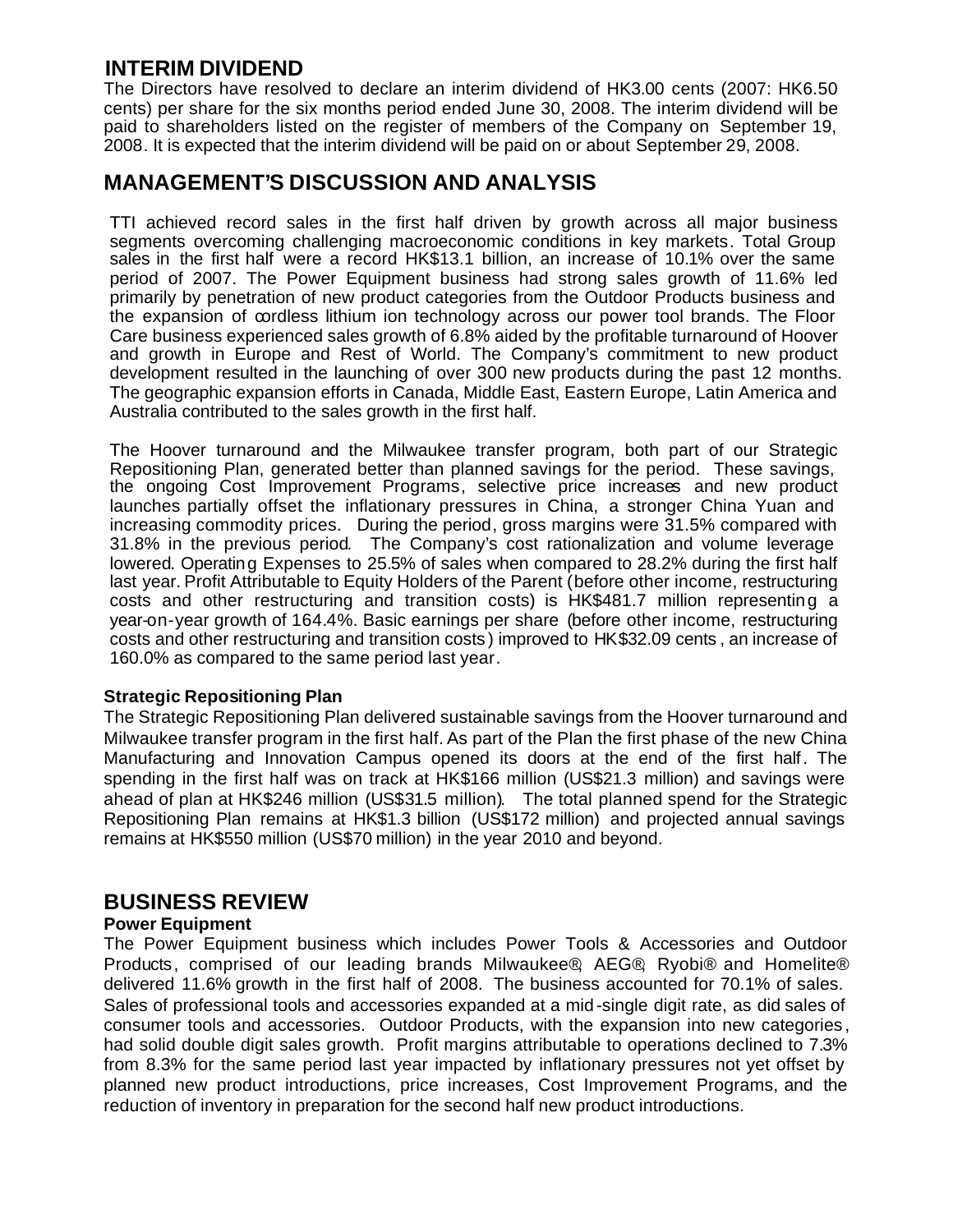The Company's relentless focus on the development and marketing of cordless power tools continues as a key growth driver as sales recorded double digit growth and the Ryobi® branded One+™ program has sold over 37 million tools. The lightweight and high performance cordless lithium ion technology which the Company developed for heavy duty applications was expanded from Milwaukee® into the AEG® and hyper-green Ryobi® cordless tools in late 2007. Across all brands the new platforms of 12V and 18V lithium tools accounted for nearly the entire cordless product growth in the first half. The business is well positioned to build on this success with the European and Rest of World launches set for later in 2008 and early 2009, as well as the continuing development of innovations around these two cordless platforms.

Significant gains were made by the Outdoor Products business in North America with double digit sales growth also coming from Europe and the Rest of World. In North America, incremental sales were generated from product category expansion with the full range of Homelite® handheld electric tools and the launch of five high performance, best in class gas pressure washers. Globally sales improvements were fueled by the introduction of about 108 new products. Late in the first half, the innovative first-of-its-kind Ryobi® gas trimmers with electric Touch Start were introduced in North America and will be launched in Europe and Rest of World during the second half of 2008.

### **Floor Care**

The Floor Care business, including the Hoover contribution, reported a 6.8% increase in turnover to HK\$3.9 billion, accounting for 29.9% of total TTI sales. Profit from operations improved significantly with the Hoover turnaround. Profit margin attributable to operations is at 4.4% up from 3.3% for the same period last year.

In North America the core business grew during the first half as new Hoover® products were successfully launched including the Hoover® "100 Year Anniversary Series™" celebrating the brand's centenary year, including four differentiated uprights and one canister utilizing two technologies unique to Hoover®. In addition, the new "Platinum Collection<sup>™</sup> will be introduced offering new models across Bagged Upright, Bagless Upright, Shampooer, Canister Cordless Stick and Cordless Hand held. The LiNX™ Cordless Stick and Hand Vacs will be powered by lithium ion battery Technology. The Platinum Series™ will also feature Hoover®s new Visual Brand Language.

Dirt Devil® launched AccuCharge™ cordless hand and stick vacuums in the first half, the first Energy Star rated vacuum that reduce energy costs without sacrificing performance. The Dirt Devil® Designer Series continues to gain popularity for Dirt Devil® . The Designer Series' three new products will be added throughout 2008; Kruz® a cordless stick vac, Brum™, a cordless broom vac and Kwik™ , a detailer for fine electronic components and other delicate surfaces.

In Europe, the Vax® and Dirt Devil® businesses delivered strong double-digit growth. Growth in Vax came mainly from the UK and Russia, driven by sales of the Mach™ series Uprights that was successfully adapted and launched from the Hoover® USA product platform. Dirt Devil®'s double-digit sales growth in the period was driven by its principal German market and strong expansion in France and Spain.

## **FINANCIAL REVIEW**

#### **FINANCIAL RESULTS** *Result Analysis*

Turnover for the period under review amounted to HK\$13.1 billion, an increase of 10.1% as compared to the same period last year. Profit after other income, restructuring and transition costs attributable to equity holders of the parent amounted to HK\$354.6 million, as compared to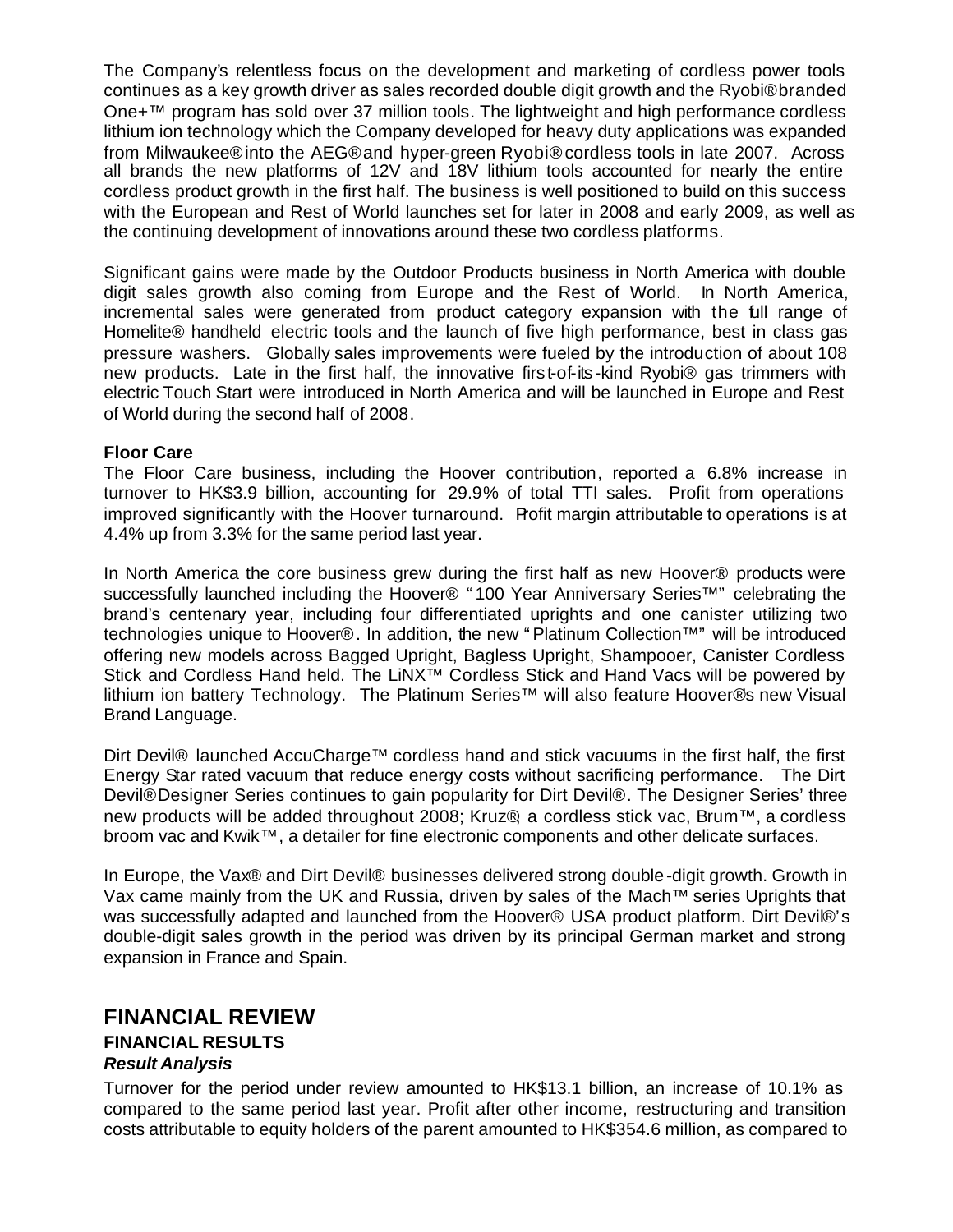HK\$509.3 million reported last year. Profit attributable to equity holders of the parent before other income, restructuring and transition costs amounted to HK\$481.7 million, an increase of 164.4 % as compared to last year.

Basic earnings per share was at HK23.62 cents (2007: HK34.50 cents). Excluding other income, restructuring and transition costs, earnings per share amounted to HK32.09 cents, improved as compared to HK12.34 cents per share as reported same period of last year.

EBIT, before other income, restructuring and transition costs, amounted to HK\$769.6 million, an increase of 79.8% compared to the HK\$428.1 million reported last year.

### *Gross Margin*

Gross profit margin remained stable at 31.5% as compared to 31.8% in the same period last year. New products launched during the period and cost containment programs and Group synergies partially offset the commodity, raw material costs increase, higher manufacturing costs and the China Yuan appreciation.

### *Operating Expenses*

Total operating expenses remained the same as that of last period, amounting to HK\$3.4 billion, representing 25.5% (2007: 28.1%) of turnover. The Group managed to control the non-strategic SG&A expenses and reinvested into the strategic SG&A as planned.

Interest expenses for the period amounted to HK\$262.3 million, as compared to HK\$215.5 million reported last year. The increase was due to higher cost of funds during the period and the additional working capital required for the restructuring and factory expansion. Interest cover, expressed as a multiple of EBITDA to total interest was at 4.5 times (2007: 5.3 times).

Effective tax rate for the period was at 12.6% (2007: 13.3%). The restructuring of the Group's operations will offer additional opportunities for more efficient and effective tax planning.

### **Liquidity and Financial Resources**

### *Shareholders' Funds*

Total shareholders' funds amounted to HK\$7,295.8 million, as compared to HK\$6,920.1 million at December 31, 2007, an increase of 5.4%.

### *Financial Position*

The Group's net gearing, expressed as a percentage of total net borrowing to equity attributable to equity holders, was at 95.3%, as compared to 104.3% as at December 31, 2007. The Group remains confident that gearing will further improve after the completion of the Strategic Repositioning Plan and initiatives to deliver very focused and stringent working capital management.

### *Bank Borrowings*

Long term borrowing accounted for 42.6% of total debts (41.3% at December 31, 2007).

The Group's major borrowings continued to be in US Dollars and HK Dollars. Other than the fixed rate notes and the unredeemed portion of the Zero Coupon Convertible Bonds, all borrowings are either LIBOR or Hong Kong best lending rates based. There is a natural hedge mechanism in place as the Group's major revenues are in US Dollars. Currency, interest rate exposure together with cash management functions are all closely managed and monitored.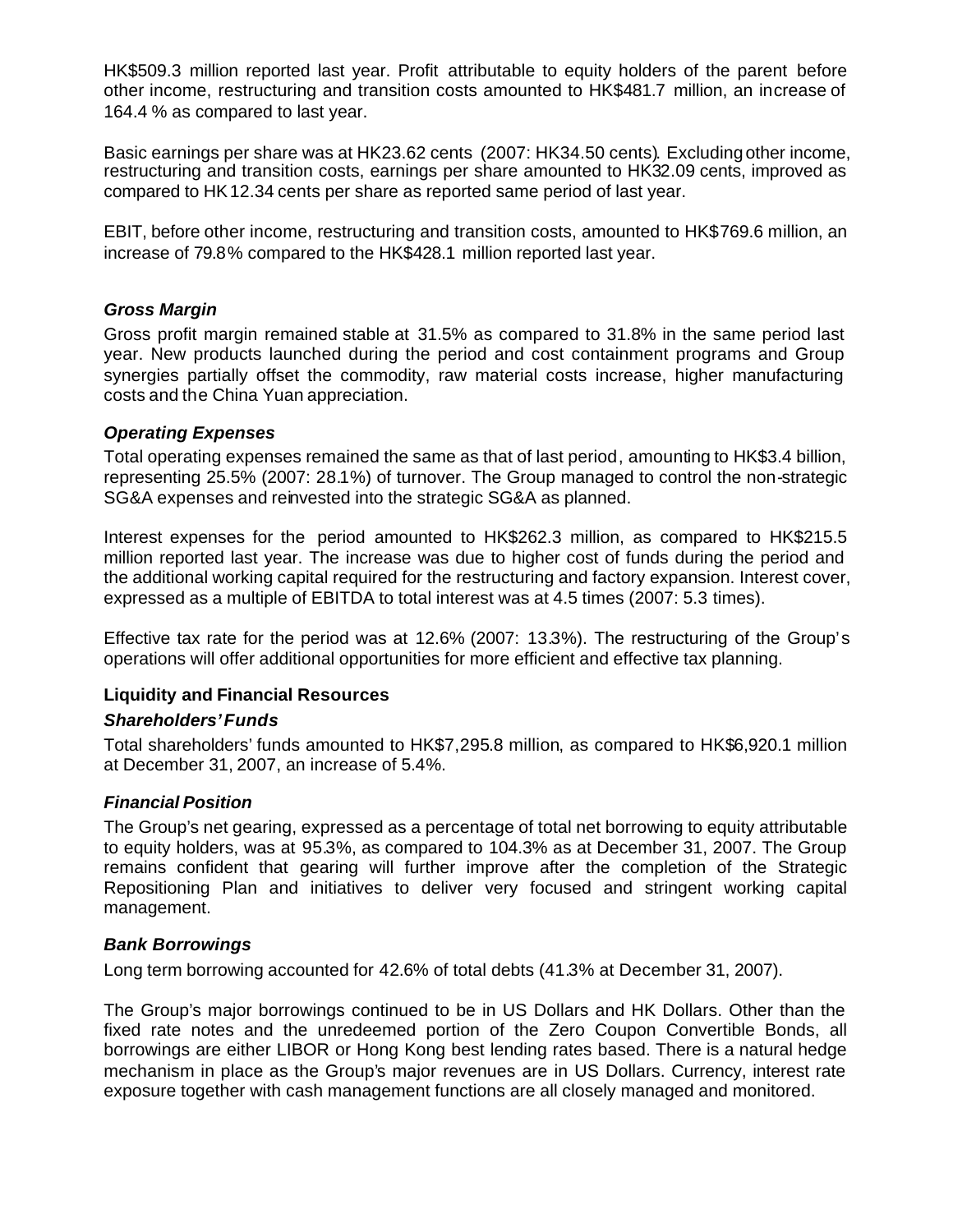### *Working Capital*

Total inventory was at HK\$6.0 billion, comparable to the HK\$6.0 billion as at December 31, 2007. The number of days inventory improved from 88 days as at December 31, 2007 to 84 days for period under review.

Trade receivable turnover days improved to 57 days as compared to 62 days as at December 31, 2007. The Group is comfortable with the quality of the receivables and will continue to exercise due care in managing credit exposure.

Trade payable days declined from 66 days reported as at December 31, 2007 to 63 days.

Working capital as a percentage of sales was at 21.4% as compared to 22.9% at December 31, 2007.

### *Capital Expenditure*

Total capital expenditure for the period amounted to HK\$411.1 million (2007: HK\$309.3 million), of which HK\$180.7 million was for the new China Manufacturing and Innovation Campus . The Group's total capital expenditure was in line with the Group's capital appropriation guideline.

## *Capital Commitment and Contingent Liability*

As at June 30, 2008, total capital commitments amount to HK\$288.9 million (2007: HK\$391.3 million) and there were no material contingent liabilities or off balance sheet obligations.

## *Charges*

None of the Group's assets are charged or subject to encumbrance.

## *Human Resources*

The Group employed a total of 21,619 employees , down 8.7% compared to 23,674 employees in 2007. Total staff cost for the period under review amounted to HK\$1,631.8 million as compared to HK\$1,532.0 million in the same period last year. This increase in staff cost reflects the Company's on-going investment in R&D, geographic expansion and other strategic areas.

The Group regards human capital as vital for the Group's continuous growth and profitability and remains committed to improve the quality, competence and skills of all employees. It provides job related training and leadership development programs throughout the organization. The Group continues to offer competitive remuneration packages, discretionary share options and bonuses to eligible staff, based on the performance of the Group and the individual employee.

## **OUTLOOK**

The growth of TTI is underpinned by our Strategic Roadmap that focuses on four elements of Powerful Brands, Innovative Products, Exceptional People, and Operational Excellence. Our powerful brand portfolio last year added the Hoover® and Stiletto® brands which are now primed for growth with new product line-ups. We believe in the power of the brands in our portfolio. Our focus on brand value and new innovative products by leveraging our leadership in cordless products and lithium ion battery technologies are creating higher vitality rates across the group and this will continue in the second half of 2008. Our goal is to add to the heritage of our brands by delivering products that excite end users and retail partners with improved convenience and greater performance.

The Power Equipment business has performed well during a challenging North American economic climate making market gains in the growing cordless power tool category with our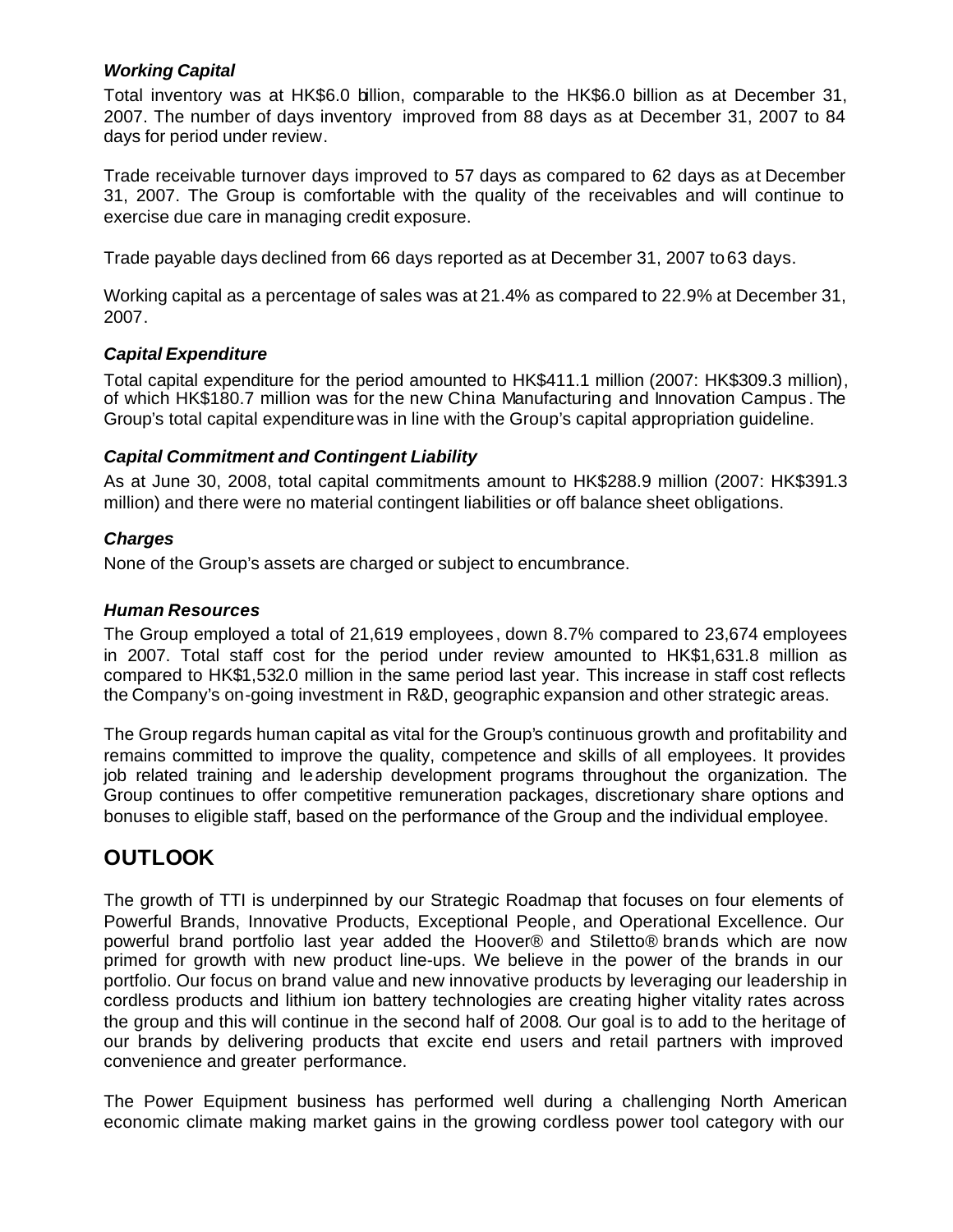innovative lithium ion tools. The second half will benefit from major new launches of 12V and 18V lithium ion cordless tools under the Milwaukee®, Ridgid® , AEG® , and Ryobi® brands. Milwaukee will continue to focus on serving the fast growing global infrastructure industry and the tools being developed are targeted at these demanding users. A clear new product winner is the cutting edge Milwaukee® M-Spector™ digital inspection camera that exploits the Milwaukee® M12™ lithium ion platform and introduces a breakthrough digital imaging inspection technology that enhances everyday productivity of the professional trades. Outdoor Products should continue the strong first half expansion driven by the Homelite® electric handheld tools and gas pressure washers as well as the launch of new Homelite® gas chainsaws. A growth program of gas generators will positively impact the second half and is targeted to be an ongoing growth category.

The outlook for Floor Care is exciting with the new product launch plans for Hoover® and growth plans for key geographic markets like Canada and Russia. The Hoover® Platinum™ collection will be introduced in the second half of the year which includes the Hoover® LiNX<sup>™</sup> Cordless Stick and Hand Vacs powered by 18V lithium ion battery technology. Through LiNX™ TTI will further extend lithium ion into the cordless vacuum cleaner market, delivering consumers cordless convenience with the power and run time that they desire. An exciting new partnership with the leading office supply retailer Staples to produce a complete range of paper shredders begins in the second half. The full product range consists of world class design and performance with several patents pending.

The management of the Group is committed to executing the Strategic Repositioning Plan and is confident this will deliver sustainable long term profitability as TTI emerges stronger, more efficient and market focused. As the integration and transitioning program is completed, resources are increasingly focusing on accelerated Cost Improvement Programs to offset cost pressures. This program will expand gross margins, improve working capital management and help to achieve the goal of growing free cash flow. The company has proven ability to grow sales and expand profitably during challenging economic conditions. The sales momentum generated in the first half is expected to continue throughout the second half.

## **COMPLIANCE WITH THE CODE ON CORPORATE GOVERNANCE PRACTICES OF THE MAIN BOARD LISTING RULES**

The Company confirms that it has complied with all the code provisions of the Code on Corporate Governance Practices (the "**CG Code** ") set out in Appendix 14 of the Rules Governing the Listing of Securities on The Stock Exchange of Hong Kong Limited (the "Listing Rules") throughout the six months period ended June 30, 2008, save that:

- 1. The roles of Chairman and the Chief Executive Officer of the Company were performed by Mr Horst Julius Pudwill until February 1, 2008. Mr Joseph Galli Jr was appointed Chief Executive Officer and Executive Director of the Company effective February 1, 2008. Mr Pudwill continues in his role as Chairman and Executive Director. This is to allow Mr Pudwill to focus on the strategic planning and development of the Group. These changes are made in response to the ongoing expansion and development of the Group and to comply with the requirement of the recommended code provision A.2.1 of the CG Code that the roles of Chairman and Chief Executive Officer should be separate and not be performed by the same individual.
- 2. None of the directors are appointed for a specific term since they are subject to retirement by rotation and re-election in accordance with the Articles of Association of the Company. Under Article 103 of the Articles of Association of the Company, one third of the Board must retire by rotation at each annual general meeting of the Company and, if eligible, offer themselves for re-election.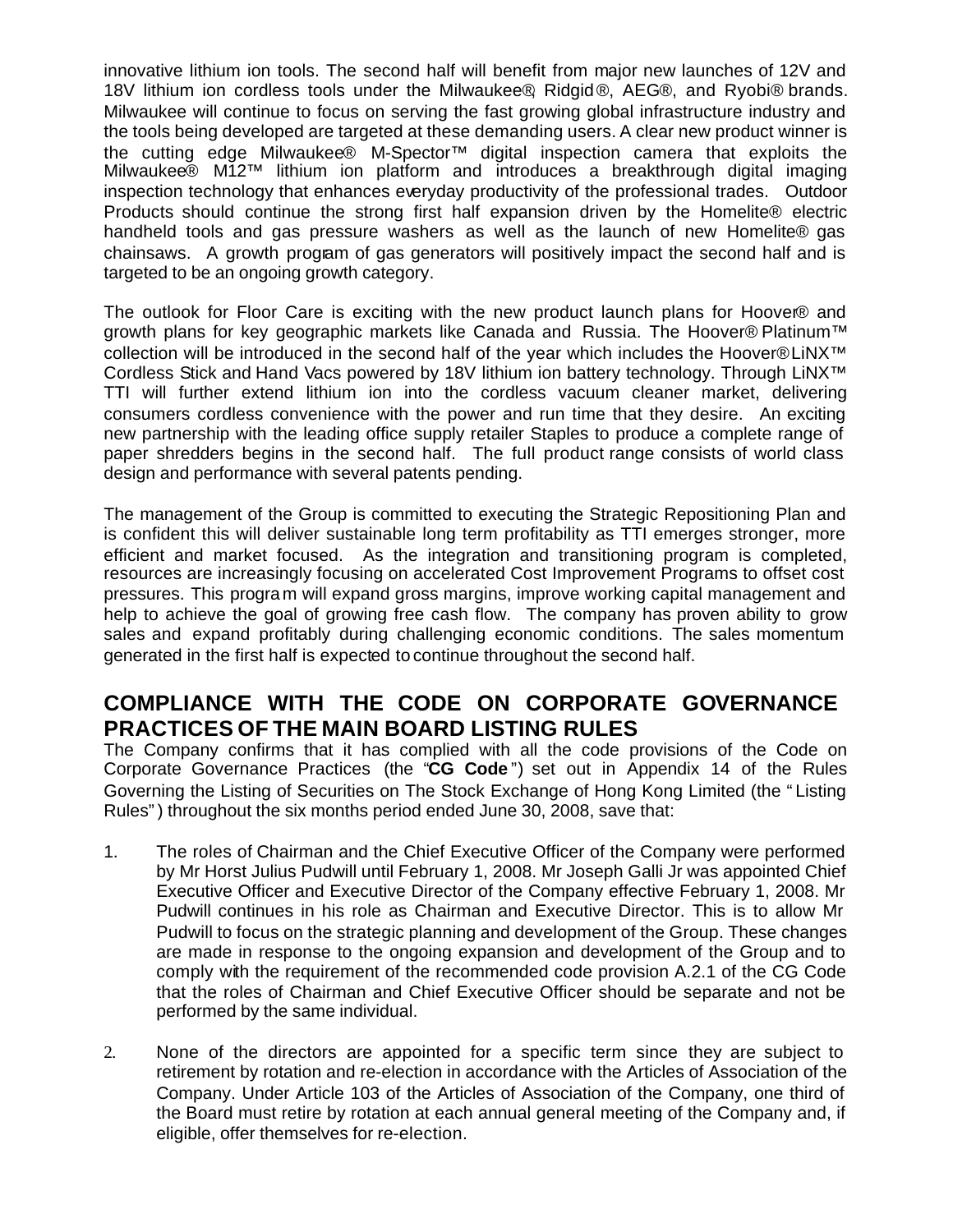## **COMPLIANCE WITH THE MODEL CODE OF THE LISTING RULES**

The Board has adopted the provisions of the Model Code for Securities Transactions by Directors of Listed Issuers set out in Appendix 10 of the Listing Rules (the "Model Code"). The Company has made specific enquiry of the Directors regarding any non-compliance with the Model Code during the six months period ended June 30, 2008 and all of them confirmed that they have fully complied with the required standards as set out in the Model Code. The Board has also adopted another code of conduct on terms no less onerous than the Model Code that applies to securities transactions of all relevant employees who may be in possession of unpublished price sensitive information in relation to the Company (the "Code for Securities Transactions by Relevant Employees"). Both the Model Code and the Code for Securities Transactions by Relevant Employees have been published on the Company's website (www.ttigroup.com).

## **REVIEW OF ACCOUNTS**

Disclosure of financial information in this report complies with Appendix 16 of the Listing Rules. The Audit Committee, in conjunction with the senior management of the Group, has reviewed this report. Together with the Company's external auditors, Deloitte Touche Tohmatsu, it has reviewed the unaudited financial statements of the Company for the six months period ended June 30, 2008. It has also reviewed with senior management of the Group the accounting principles and practices adopted by the Group and discussed internal controls and financial reporting matters. The Board acknowledges its responsibility for the preparation of the accounts of the Group.

## **PURCHASE, SALES OR REDEMPTION OF SHARES**

There has been no purchase, sale or redemption of shares of the Company by the Company or any of its subsidiaries during the period.

## **CLOSURE OF REGISTER OF MEMBERS**

The register of members of the Company will be closed from September 17, 2008 to September 19, 2008, both days inclusive. In order to qualify for the interim dividend, all transfers accompanied by the relevant share certificates must be lodged with the Company's share registrars, Tricor Secretaries Limited, at 26/F., Tesbury Centre, 28 Queen's Road East, Hong Kong not later than 4:00p.m. on September 16, 2008.

## **PUBLICATION OF INTERIM RESULTS AND INTERIM REPORT**

This results announcement is published on the Company's website (www.ttigroup.com) and the website of Hong Kong Exchanges and Clearing Limited. The 2008 Interim Report of the Company containing all the information required by the Listing Rules will be dispatched to the shareholders and available on the above websites in due course.

By order of the Board **Horst Julius Pudwill** *Chairman* 

Hong Kong, August 21, 2008

*As at the date of this announcement, the Board comprises six group Executive Directors, namely Mr Horst Julius Pudwill (Chairman), Dr Roy Chi Ping Chung JP (Vice Chairman), Mr Joseph Galli Jr (Chief Executive Officer), Mr Patrick Kin Wah Chan, Mr Frank Chi Chung Chan and Mr Stephan Horst Pudwill, one Non-executive Director, namely Mr Vincent Ting Kau Cheung, and four Independent Non-executive Directors, namely Mr Joel Arthur Schleicher, Mr Christopher Patrick Langley OBE, Mr Manfred Kuhlmann and Mr Peter David Sullivan.*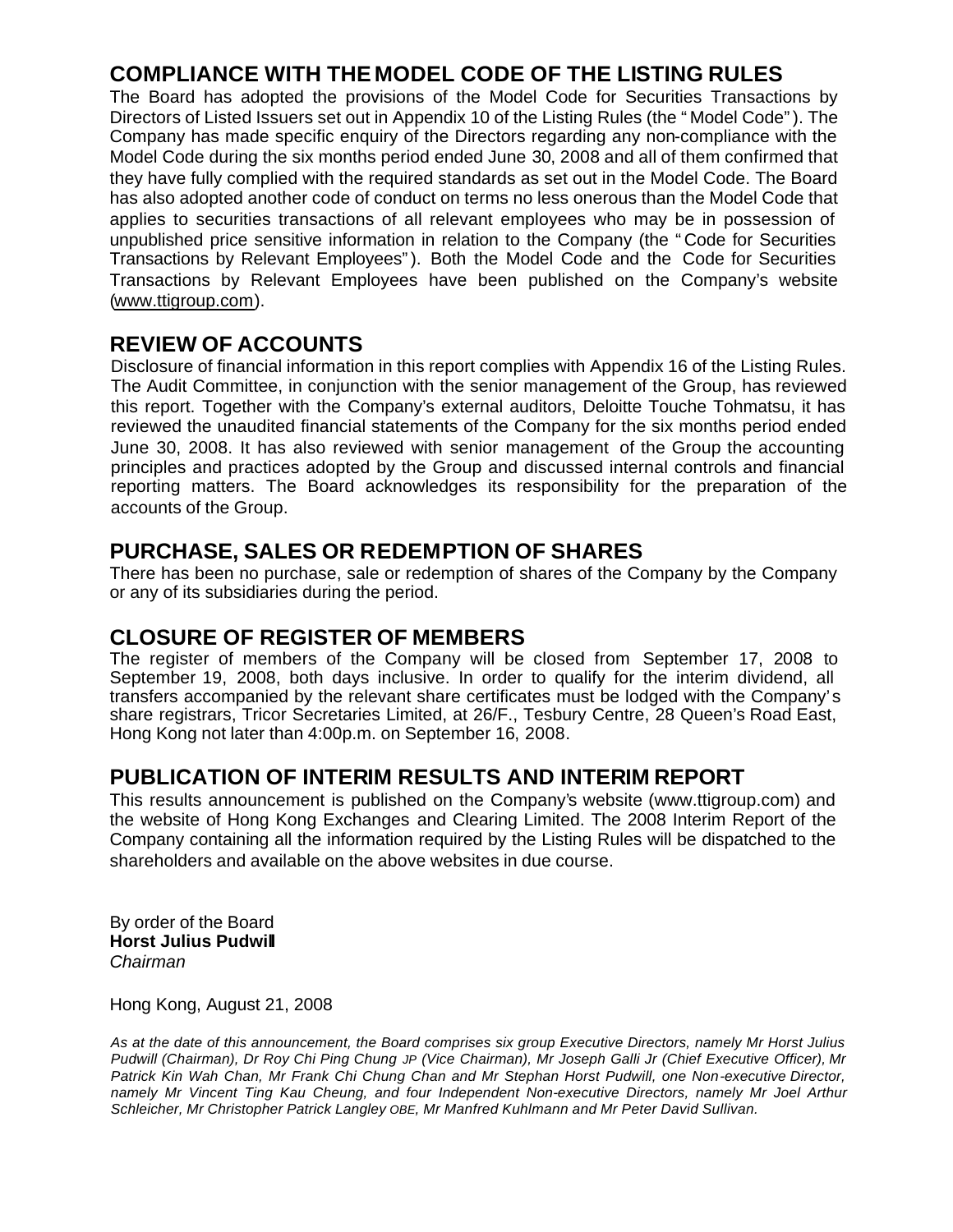*This results announcement is published on the websites of the Company (www.ttigroup.com) and the HKExnews website (www.hkexnews.com.hk ).*

*All trademarks use d are intellectual property of their respective owners and are protected under trademark law.*

*The use of the trademark Ryobi® is pursuant to a license granted by Ryobi Limited.*

*RIDGID® is a registered trademark of Ridgid, Inc., part of Emerson Professional Tools, a business of St. Louis-based Emerson (NYSE: EMR). The orange color used on these products and the combination of orange and grey are trademarks for RIDGID® brand power tools.*

*AEG® is a registered trademark and its use is pursuant to a License granted by Licentia Patent-Verwaltungs-GmbH.*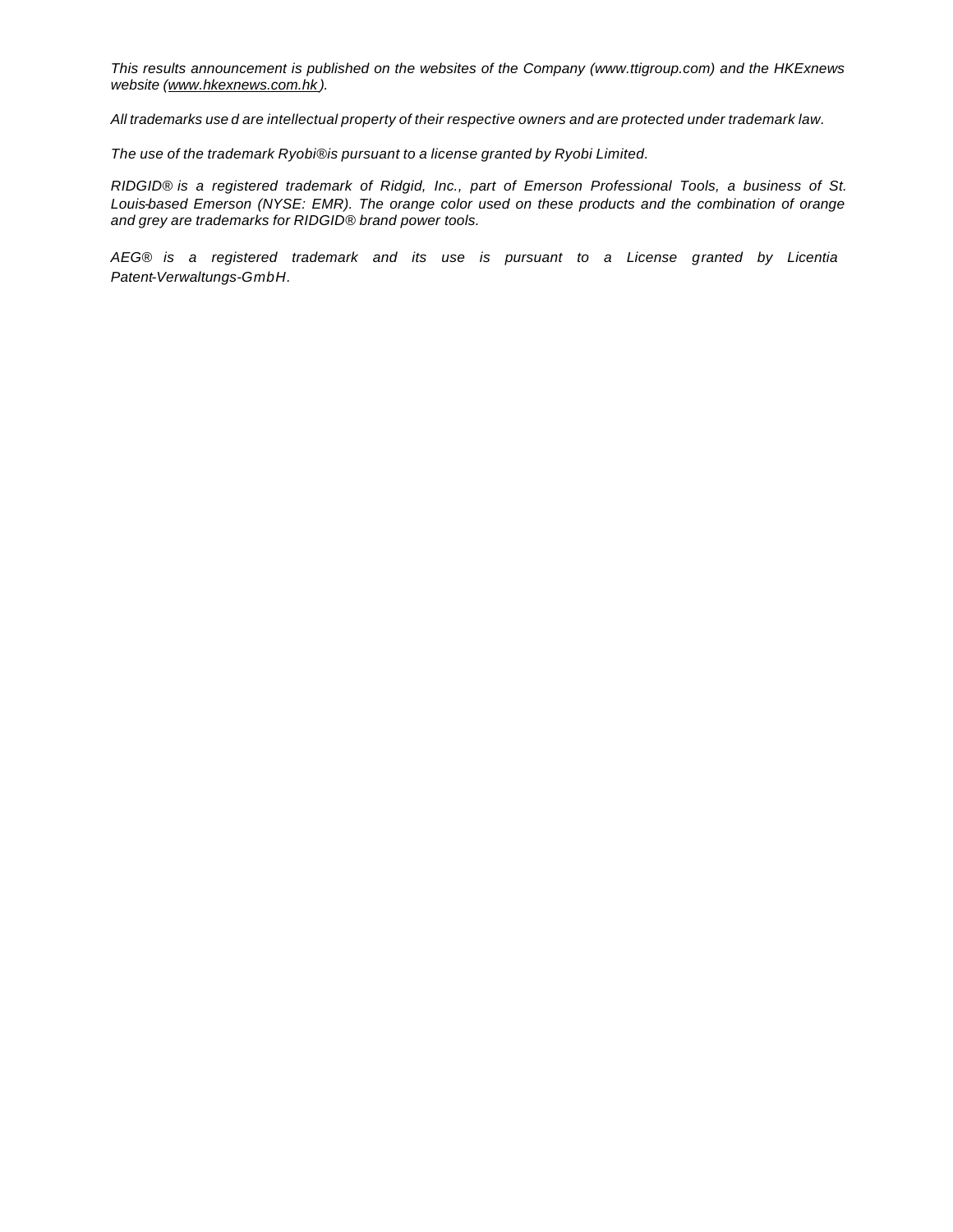# **RESULTS SUMMARY**

## **CONDENSED CONSOLIDATED INCOME STATEMENT (UNAUDITED)**

For the six months period ended June 30, 2008

|                                                                                                                  | <b>Notes</b>   | 2008<br><b>HK\$'000</b><br>(Unaudited) (Unaudited) | 2007<br>HK\$'000 | 2008<br><b>US\$'000</b><br>(Note 13) | 2007<br>US\$'000<br>(Note 13) |
|------------------------------------------------------------------------------------------------------------------|----------------|----------------------------------------------------|------------------|--------------------------------------|-------------------------------|
| Turnover                                                                                                         | $\overline{2}$ | 13,135,041                                         | 11,928,328       | 1,683,980                            | 1,529,273                     |
| Cost of sales                                                                                                    |                | (9,003,836)                                        | (8, 138, 094)    | (1, 154, 337)                        | (1,043,345)                   |
| Gross profit                                                                                                     |                | 4,131,205                                          | 3,790,234        | 529,643                              | 485,928                       |
| Other income                                                                                                     |                | 39,236                                             | 327,133          | 5,030                                | 41,940                        |
| Interest income                                                                                                  |                | 26,522                                             | 47,914           | 3,400                                | 6,143                         |
| Selling, distribution, advertising and                                                                           |                |                                                    |                  |                                      |                               |
| warranty expenses                                                                                                |                | (1,818,118)                                        | (1,503,172)      | (233,092)                            | (192, 714)                    |
| Administrative expenses                                                                                          |                | (1,324,883)                                        | (1,581,014)      | (169, 857)                           | (202, 694)                    |
| Research and development costs                                                                                   |                | (211, 873)                                         | (273, 253)       | (27, 163)                            | (35,032)                      |
| Finance costs                                                                                                    |                | (262, 316)                                         | (215, 519)       | (33, 630)                            | (27, 631)                     |
| Profit before restructuring costs, other<br>restructuring and transition costs<br>share of results of associates |                |                                                    |                  |                                      |                               |
| and taxation                                                                                                     |                | 579,773                                            | 592,323          | 74,331                               | 75,940                        |
| <b>Restructuring costs</b>                                                                                       | 3              | (129, 602)                                         |                  | (16, 616)                            |                               |
| Other restructuring                                                                                              |                |                                                    |                  |                                      |                               |
| and transition costs<br>Share of results of associates                                                           | 3              | (36, 684)                                          |                  | (4,703)                              |                               |
|                                                                                                                  |                | (1, 315)                                           | (1,097)          | (169)                                | (141)                         |
| Profit before taxation                                                                                           |                | 412,172                                            | 591,226          | 52,843                               | 75,799                        |
| <b>Taxation</b>                                                                                                  | 4              | (52,062)                                           | (78, 402)        | (6,675)                              | (10, 052)                     |
| Profit for the period                                                                                            | 5              | 360,110                                            | 512,824          | 46,168                               | 65,747                        |
|                                                                                                                  |                |                                                    |                  |                                      |                               |
| Attributable to:<br>Equity holders of the parent                                                                 |                | 354,669                                            | 509,270          | 45,470                               | 65,291                        |
| Minority interests                                                                                               |                | 5,441                                              | 3,554            | 698                                  | 456                           |
|                                                                                                                  |                |                                                    |                  |                                      |                               |
|                                                                                                                  |                | 360,110                                            | 512,824          | 46,168                               | 65,747                        |
| <b>Dividends</b>                                                                                                 |                | (22, 519)                                          | (189, 636)       | (2,887)                              | (24, 312)                     |
| Earnings per share (HK/US cents)                                                                                 | 6              |                                                    |                  |                                      |                               |
| <b>Basic</b>                                                                                                     |                | 23.62                                              | 34.50            | 3.03                                 | 4.42                          |
| <b>Diluted</b>                                                                                                   |                | 23.60                                              | 33.17            | 3.03                                 | 4.25                          |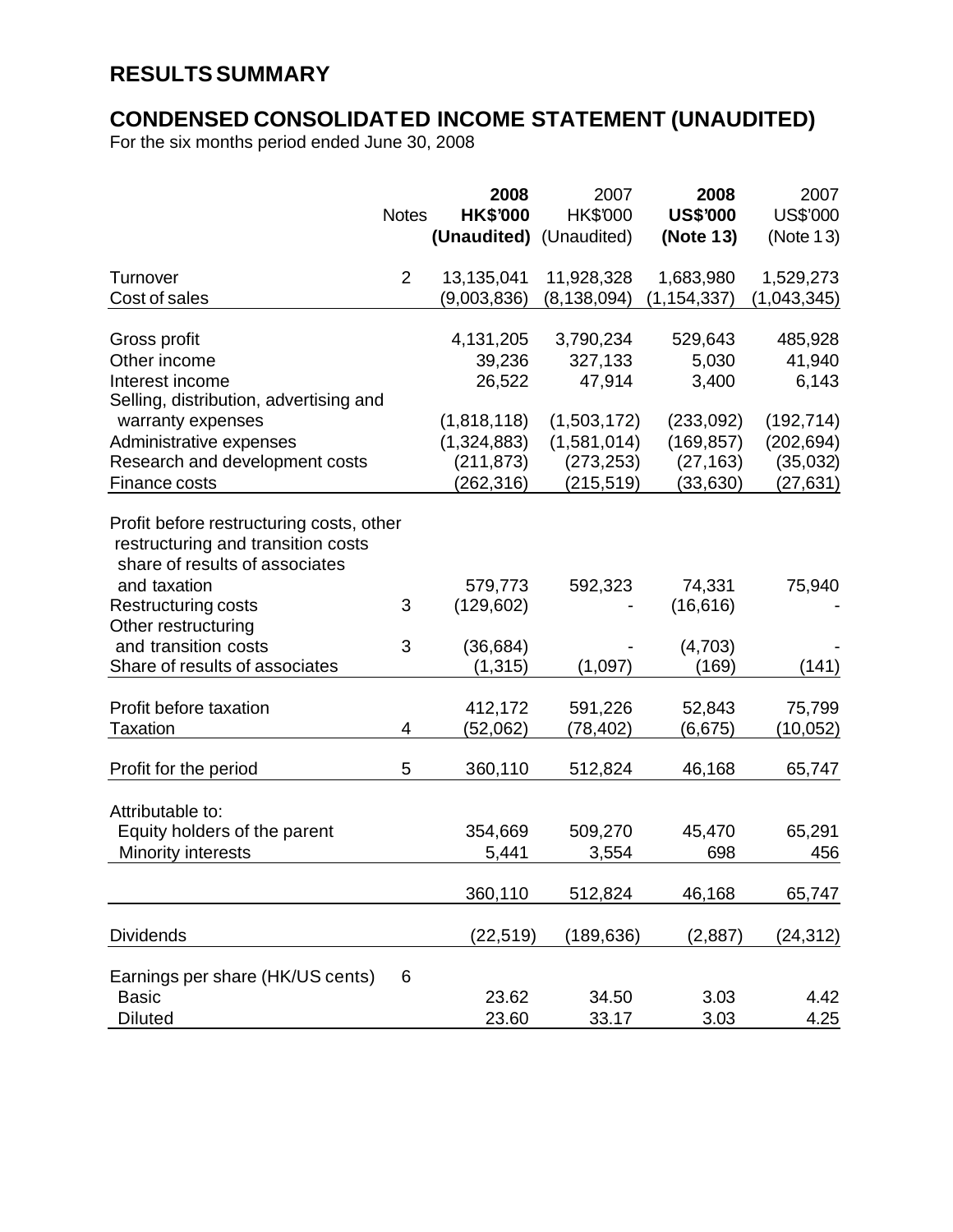# **CONDENSED CONSOLIDATED BALANCE SHEET**

As at June 30, 2008

|                                                                      | Notes  | June 30<br>2008<br><b>HK\$'000</b><br>(Unaudited) | December 31<br>2007<br>HK\$' 000<br>(Audited) | June 30<br>2008<br><b>US\$'000</b><br>(Note 13) | December 31<br>2007<br>US\$' 000<br>(Note 13) |
|----------------------------------------------------------------------|--------|---------------------------------------------------|-----------------------------------------------|-------------------------------------------------|-----------------------------------------------|
|                                                                      |        |                                                   |                                               |                                                 |                                               |
| <b>ASSETS</b>                                                        |        |                                                   |                                               |                                                 |                                               |
| <b>Non-current assets</b><br>Property, plant and equipment           | 7 & 11 | 2,714,388                                         | 2,612,534                                     | 347,998                                         | 334,940                                       |
| Lease prepayments                                                    |        | 85,080                                            | 78,799                                        | 10,908                                          | 10,102                                        |
| Goodwill                                                             |        | 4,176,400                                         | 4,164,129                                     | 535,436                                         | 533,863                                       |
| Intangible assets                                                    |        | 2,284,811                                         | 2,176,077                                     | 292,924                                         | 278,984                                       |
| Interests in associates                                              |        | 213,788                                           | 203,637                                       | 27,409                                          | 26,107                                        |
| Available-for-sale investments                                       |        | 17,058                                            | 17,058                                        | 2,187                                           | 2,187                                         |
| Deferred tax assets                                                  |        | 728,376                                           | 762,907                                       | 93,382                                          | 97,809                                        |
|                                                                      |        | 10,219,901                                        | 10,015,141                                    | 1,310,244                                       | 1,283,992                                     |
| <b>Current assets</b>                                                |        |                                                   |                                               |                                                 |                                               |
| Inventories                                                          |        | 5,988,839                                         | 5,951,606                                     | 767,800                                         | 763,026                                       |
| Trade and other receivables                                          | 8      | 4,357,087                                         | 4,471,844                                     | 558,601                                         | 573,313                                       |
| Deposits and prepayments                                             |        | 461,382                                           | 470,147                                       | 59,152                                          | 60,275                                        |
| <b>Bills receivable</b>                                              | 8      | 171,933                                           | 469,002                                       | 22,043                                          | 60,128                                        |
| Tax recoverable                                                      |        | 333,859                                           | 271,134                                       | 42,802                                          | 34,761                                        |
| Trade receivables from associates                                    |        | 3,500                                             | 10,053                                        | 449                                             | 1,289                                         |
| Held-for-trading investments                                         |        | 3,692                                             | 17,192                                        | 473                                             | 2,204                                         |
| Bank balances, deposits and cash                                     |        | 2,678,392                                         | 3,293,327                                     | 343,384                                         | 422,221                                       |
|                                                                      |        | 13,998,684                                        | 14,954,305                                    | 1,794,704                                       | 1,917,217                                     |
| <b>Current liabilities</b>                                           |        |                                                   |                                               |                                                 |                                               |
| Trade and other payables                                             | 9      | 4,470,264                                         | 4,466,407                                     | 573,111                                         | 572,617                                       |
| <b>Bills payable</b>                                                 | 9      | 280,832                                           | 299,223                                       | 36,004                                          | 38,362                                        |
| Warranty provision                                                   |        | 465,193                                           | 474,386                                       | 59,640                                          | 60,819                                        |
| Tax Payable                                                          |        | 366,558                                           | 286,069                                       | 46,995                                          | 36,676                                        |
| Restructuring provision                                              |        | 203,973                                           | 418,380                                       | 26,150                                          | 53,638                                        |
| Dividend payable                                                     |        | 22,519                                            |                                               | 2,887                                           |                                               |
| Obligations under finance leases - due                               |        |                                                   |                                               |                                                 |                                               |
| within one year                                                      |        | 18,045                                            | 17,635                                        | 2,313                                           | 2,261                                         |
| Discounted bills with recourse                                       |        | 1,806,674                                         | 3,036,449                                     | 231,625                                         | 389,288                                       |
| Unsecured borrowings - due within one year<br><b>Bank overdrafts</b> |        | 3,094,675<br>466,872                              | 2,566,503<br>418,369                          | 396,754<br>59,855                               | 329,038<br>53,637                             |
|                                                                      |        |                                                   |                                               |                                                 |                                               |
|                                                                      |        | 11,195,605                                        | 11,983,421                                    | 1,435,334                                       | 1,536,336                                     |
| Net current assets                                                   |        | 2,803,079                                         | 2,970,884                                     | 359,370                                         | 380,881                                       |
| Total assets less current liabilities                                |        | 13,022,980                                        | 12,986,025                                    | 1,669,614                                       | 1,664,873                                     |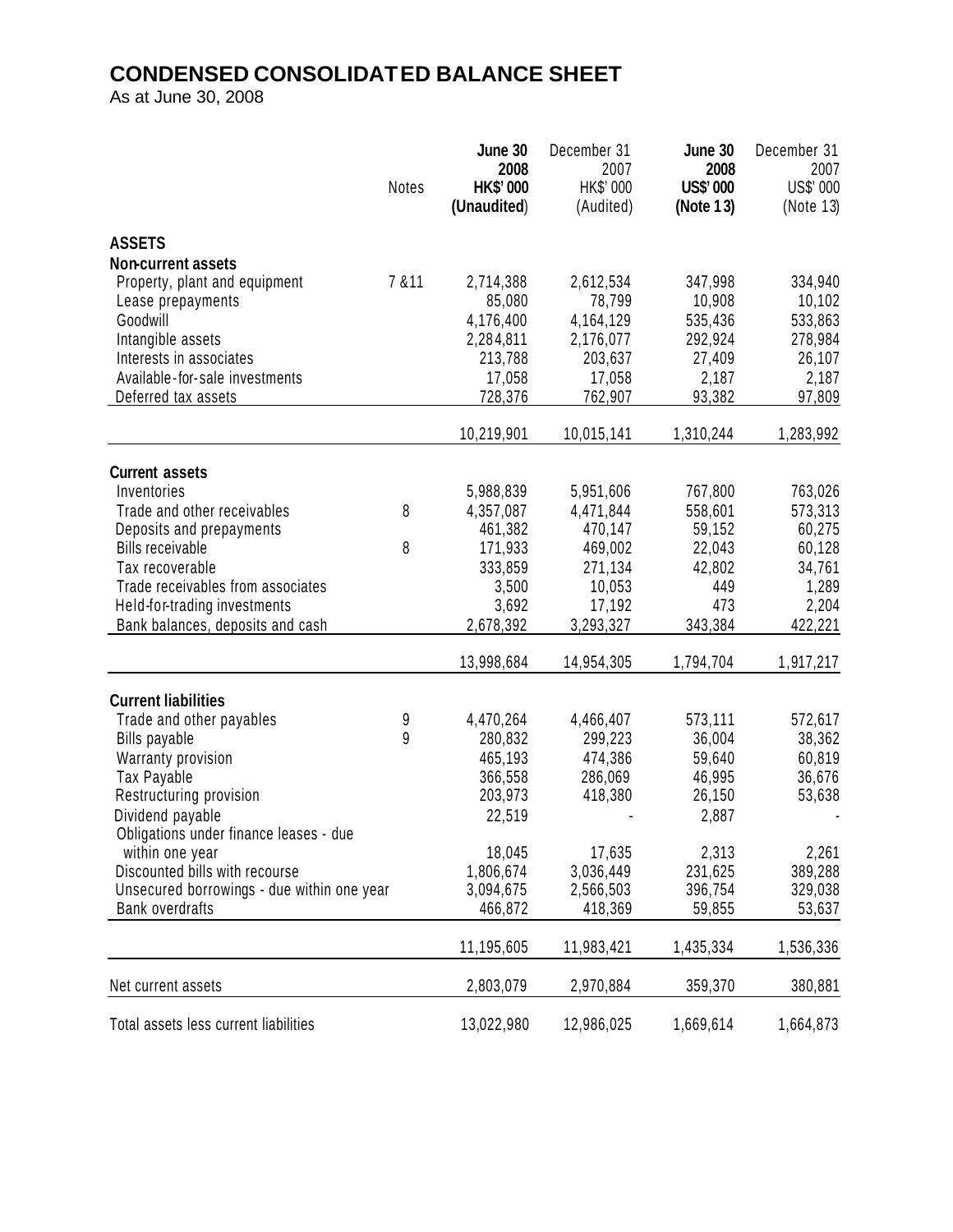|                                           | Notes | June 30<br>2008<br><b>HK\$'000</b><br>(Unaudited) | December 31<br>2007<br>HK\$' 000<br>(Audited) | June 30<br>2008<br><b>US\$'000</b><br>(Note 13) | December 31<br>2007<br>US\$' 000<br>(Note 13) |
|-------------------------------------------|-------|---------------------------------------------------|-----------------------------------------------|-------------------------------------------------|-----------------------------------------------|
| <b>CAPITAL AND RESERVES</b>               |       |                                                   |                                               |                                                 |                                               |
| Share capital                             | 10    | 150,125                                           | 150,125                                       | 19,247                                          | 19,247                                        |
| Reserves                                  |       | 7,145,634                                         | 6,770,000                                     | 916,109                                         | 867,947                                       |
| Equity attributable to equity holders     |       |                                                   |                                               |                                                 |                                               |
| of the parent                             |       | 7,295,759                                         | 6,920,125                                     | 935,356                                         | 887,194                                       |
| Minority interests                        |       | 96,780                                            | 91,303                                        | 12,408                                          | 11,706                                        |
| Total equity                              |       | 7,392,539                                         | 7,011,428                                     | 947,764                                         | 898,900                                       |
| <b>NON-CURRENT LIABILITIES</b>            |       |                                                   |                                               |                                                 |                                               |
| Obligations under finance leases - due    |       |                                                   |                                               |                                                 |                                               |
| after one year                            |       | 137,978                                           | 134,693                                       | 17,689                                          | 17,268                                        |
| Convertible bonds                         |       | 99,537                                            | 98,299                                        | 12,761                                          | 12,602                                        |
| Unsecured borrowings - due after one year |       | 4,005,069                                         | 4,240,475                                     | 513,470                                         | 543,650                                       |
| Retir ement benefit obligations           |       | 874,485                                           | 980,528                                       | 112,113                                         | 125,709                                       |
| Deferred tax liabilities                  |       | 513,372                                           | 520,602                                       | 65,817                                          | 66,744                                        |
|                                           |       | 5,630,441                                         | 5,974,597                                     | 721,850                                         | 765,973                                       |
| Total equity and non-current liabilities  |       | 13,022,980                                        | 12,986,025                                    | 1,669,614                                       | 1,664,873                                     |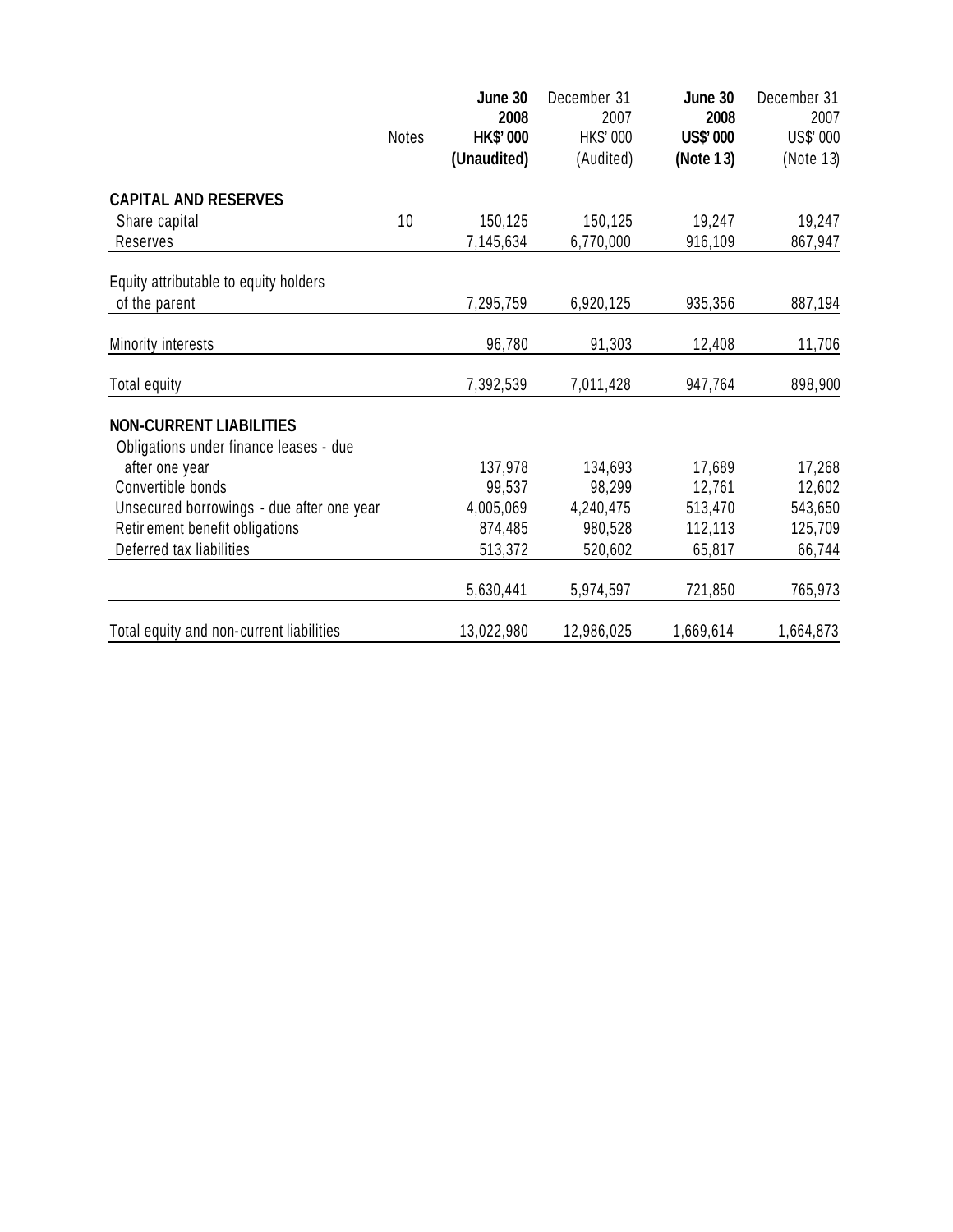## **NOTES TO THE CONDENSED CONSOLIDATED FINANCIAL STATEMENTS (UNAUDITED)**

### **1. Basis of preparation and accounting policies**

The condensed consolidated financial statements have been prepared in accordance with Hong Kong Accounting Standard ("HKAS") 34 "Interim Financial Reporting" issued by the Hong Kong Institute of Certified Public Accountants and the applicable disclosure requirements of Appendix 16 to the Rules Governing the Listing of Securities on the Stock Exchange of Hong Kong Limited.

The condensed consolidated financial statements have been prepared on the historical cost basis except for certain financial instruments which are measured at fair value.

The accounting policies used in the condensed consolidated financial statements are consistent with those followed in the preparation of the Group's annual financial statements for the year ended December 31, 2007.

In the current interim period, the Group has applied, for the first time, the following new interpretations ("new interpretations") issued by the Hong Kong Institute of Certified Public Accountants ("HKICPA"), which are effective for the Group's financial year beginning on January 1, 2008.

| HK(IFRIC) Int 11   | <b>HKFRS 2: Group and Treasury Share Transactions</b>           |
|--------------------|-----------------------------------------------------------------|
| $HK(IFRIC)$ Int 12 | <b>Service Concession Arrangements</b>                          |
| $HK(IFRIC)$ Int 14 | HKAS 19 – The Limit on a Defined Benefit Asset, Minimum Funding |
|                    | requirements and their interaction                              |

The adoption of the new interpretations had no material effect on how the results or financial position of the Group for the current or prior accounting periods have been prepared. Accordingly, no prior period adjustment has been required.

The Group has not early applied the following new and revised standards or interpretations that have been issued but are not yet effective.

| HKAS 1 (Revised)                           | Presentation of Financial Statements <sup>1</sup>                                                                                                  |
|--------------------------------------------|----------------------------------------------------------------------------------------------------------------------------------------------------|
| HKAS 23 (Revised)                          | Borrowing Costs <sup>1</sup>                                                                                                                       |
| HKAS 27 (Revised)<br>HKAS 32&1 (Amendment) | Consolidated and Separate Financial Statements <sup>2</sup><br>Puttable Financial Instruments and Obligations Arising on Liquidations <sup>1</sup> |
| HKFRS 2 (Am endment)                       | Vesting Conditions and Cancellations <sup>1</sup>                                                                                                  |
| HKFRS 3 (Revised)                          | Business Combinations <sup>2</sup>                                                                                                                 |
| HKFRS 8                                    | Operating Segments <sup>1</sup>                                                                                                                    |
| HK(IFRIC)<br>Int $13$                      | Customer Loyalty Programmes <sup>3</sup>                                                                                                           |

1 Effective for annual periods beginning on or after January 1, 2009

2 Effective for annual periods beginning on or after July 1, 2009

3 Effective for annual periods beginning on or after July 1, 2008

The adoption of HKFRS 3 (Revised) may affect the accounting for business combination for which the acquisition date is on or after the begi nning of the first annual reporting period beginning on or after July 1, 2009. HKAS 27 (Revised) will affect the accounting treatment for changes in a parent's ownership interest in a subsidiary that do not result in loss of control, which will be accounted for as equity transactions.

The directors of the Company anticipate that the application of the other new or revised standards and interpretations will have no material impact on the results and the financial position of the Group.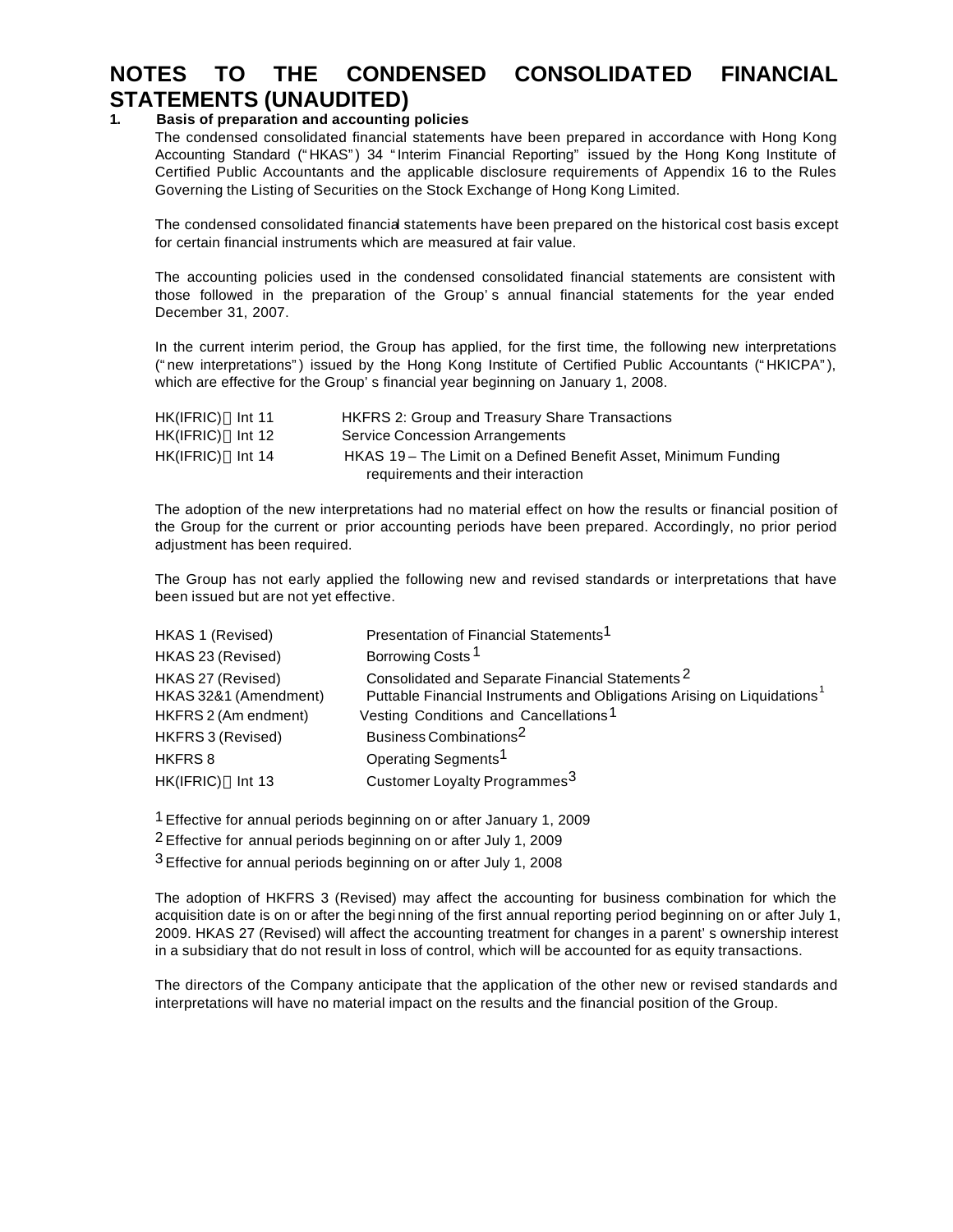#### **2. Segment information**

|                                  | Six months period ended June 30 |                   |                         |                        |
|----------------------------------|---------------------------------|-------------------|-------------------------|------------------------|
|                                  |                                 | Turnover          |                         | <b>Segment results</b> |
|                                  | 2008<br><b>HK\$'000</b>         | 2007<br>HK\$' 000 | 2008<br><b>HK\$'000</b> | 2007<br>HK\$' 000      |
| By principal activity:           |                                 |                   |                         |                        |
| Manufacturing and trading of:    |                                 |                   |                         |                        |
| <b>Power Equipment</b>           | 9,205,570                       | 8,248,963         | 667,979                 | 685,964                |
| <b>Floor Care</b>                | 3,929,471                       | 3,679,365         | 174,110                 | 121,878                |
|                                  | 13,135,041                      | 11,928,328        | 842.089                 | 807,842                |
| By geographical market location: |                                 |                   |                         |                        |
| North America                    | 9,441,390                       | 8,742,494         | 701,580                 | 616,600                |
| Europe                           | 3,172,937                       | 2,770,858         | 107,549                 | 165,349                |
| Other countries                  | 520.714                         | 414.976           | 32,960                  | 25,893                 |
|                                  | 13,135,041                      | 11,928,328        | 842.089                 | 807,842                |

#### **3. Restructuring and transition costs**

The Group continues the strategic repositioning plans during the period. The relevant restructuring provisions were charged as restructuring costs. Other restructuring and transition costs mainly represents relocation and related expenses for property, plant and equipment of relevant plants were charged to profit or loss as incurred.

#### **4. Taxation**

|              | Six months period ended<br>June 30 |                   |  |
|--------------|------------------------------------|-------------------|--|
|              | 2008<br><b>HK\$'000</b>            | 2007<br>HK\$' 000 |  |
| Current tax: |                                    |                   |  |
| Hong Kong    | 43,318                             | 23,536            |  |
| Overseas Tax | (27,076)                           | 66,059            |  |
| Deferred Tax | 35,820                             | (11, 193)         |  |
|              | 52,062                             | 78,402            |  |

Taxation arising in other jurisdictions is calculated at the rates prevailing in the relevant jurisdictions.

#### **5. Profit for the period**

|                                                                | Six months period ended<br>June 30 |                   |  |
|----------------------------------------------------------------|------------------------------------|-------------------|--|
|                                                                | 2008<br><b>HK\$'000</b>            | 2007<br>HK\$' 000 |  |
| Profit for the period has been arrived at after charging:      |                                    |                   |  |
| Depreciation and amortisation of property, plant and equipment | 264,757                            | 275,633           |  |
| Amortisation of lease prepayment                               | 859                                | 722               |  |
| Amortisation of intangible assets                              | 86.490                             | 60,992            |  |
| Total depreciation and amortisation                            | 352,106                            | 337.347           |  |
| Exchange gain                                                  | (85,994)                           | (66, 621)         |  |
| Staff costs                                                    | 1,631,822                          | 1,531,983         |  |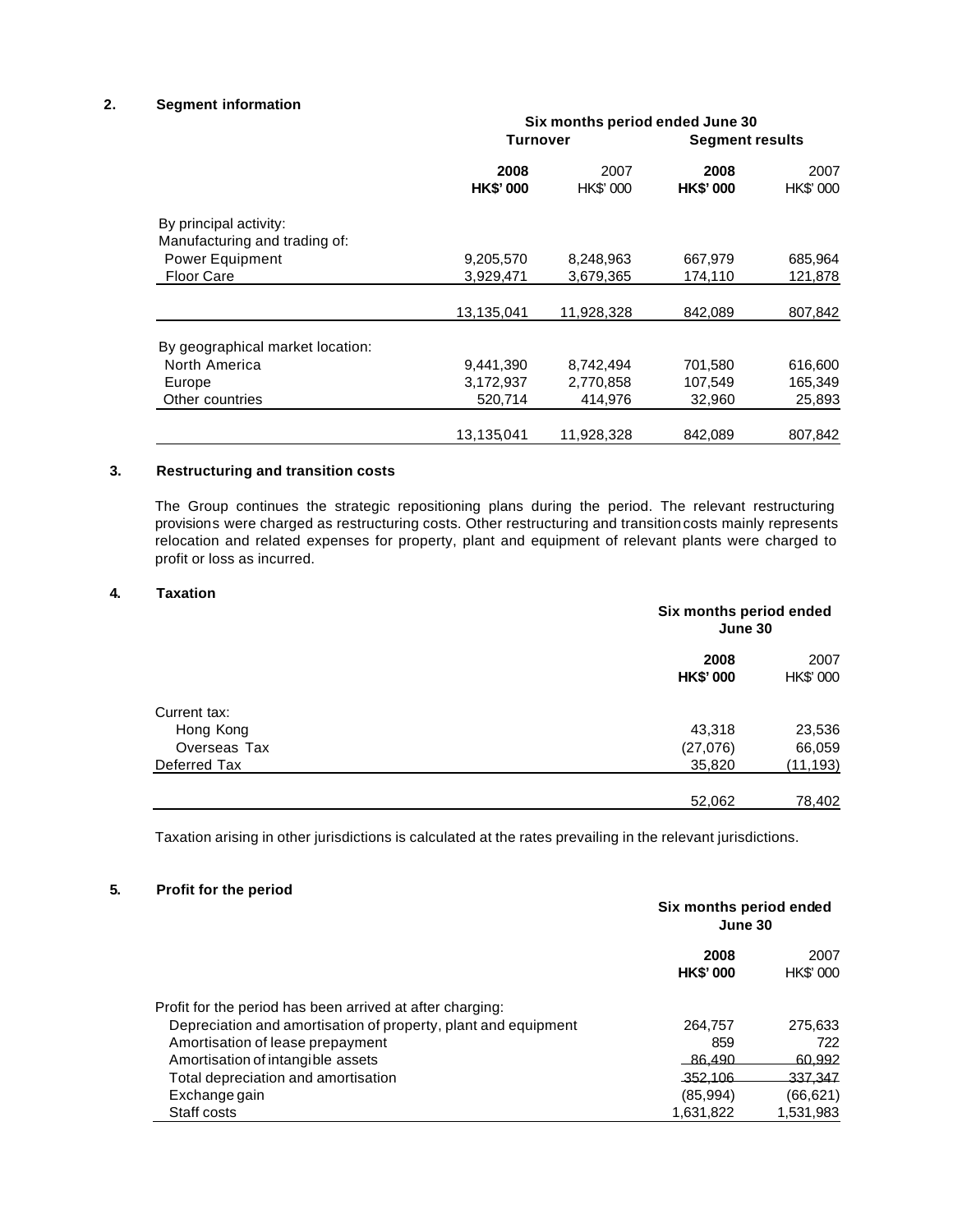#### **6. Earnings per share**

The calculation of the basic and diluted earnings per share attributable to the ordinary shareholders of the Company is based on the following data:

|                                                                                                                                             | Six months period ended<br>June 30 |                             |  |
|---------------------------------------------------------------------------------------------------------------------------------------------|------------------------------------|-----------------------------|--|
|                                                                                                                                             | 2008<br><b>HK\$'000</b>            | 2007<br>HK\$' 000           |  |
| Earnings for the purpose of basic earnings per share:<br>Profit for the period attributable to equity holders of the parent                 | 354,669                            | 509,270                     |  |
| Effect of dilutive potential ordinary shares:<br>Effective interest on convertible bonds                                                    | 1,033                              | 11,454                      |  |
| <b>Earnings for the purpose of diluted earnings per share</b>                                                                               | 355,702                            | 520,724                     |  |
| Weighted average number of ordinary shares for the purpose of<br>basic earnings per share:<br>Effect of dilutive potential ordinary shares: |                                    | 1,501,252,152 1,476,088,480 |  |
| Share options<br>Convertible bonds                                                                                                          | 124,230<br>5,722,679               | 27,805,574<br>65,922,585    |  |
| Weighted average number of ordinary shares for the purpose of<br>diluted eamings per share                                                  | 1,507,099,061                      | 1,569,816,639               |  |

#### **7. Additions of property, plant and equipment**

During the period, the Group spent approximately HK\$411 million (for the six months ended June 30, 2007: HK\$309 million) on the acquisition of property, plant and equipment.

#### **8. Trade and other receivables**

The Group has a policy of allowing credit periods ranging from 60 days to 120 days. The aging analysis of trade receivables is as follows:

|                         | June 30<br>2008<br><b>HK\$'000</b> | December 31<br>2007<br>HK\$' 000 |
|-------------------------|------------------------------------|----------------------------------|
| 0 to 60 days            | 3,321,522                          | 3,711,634                        |
| 61 to 120 days          | 463,162                            | 300,597                          |
| 121 days or above       | 252,911                            | 175,953                          |
| Total trade receivables | 4,037,595                          | 4,188,184                        |
| Other receivables       | 319,492                            | 283,660                          |
|                         | 4,357,087                          | 4,471,844                        |

All the Group's bills receivable at June 30, 2008 are due within 120 days.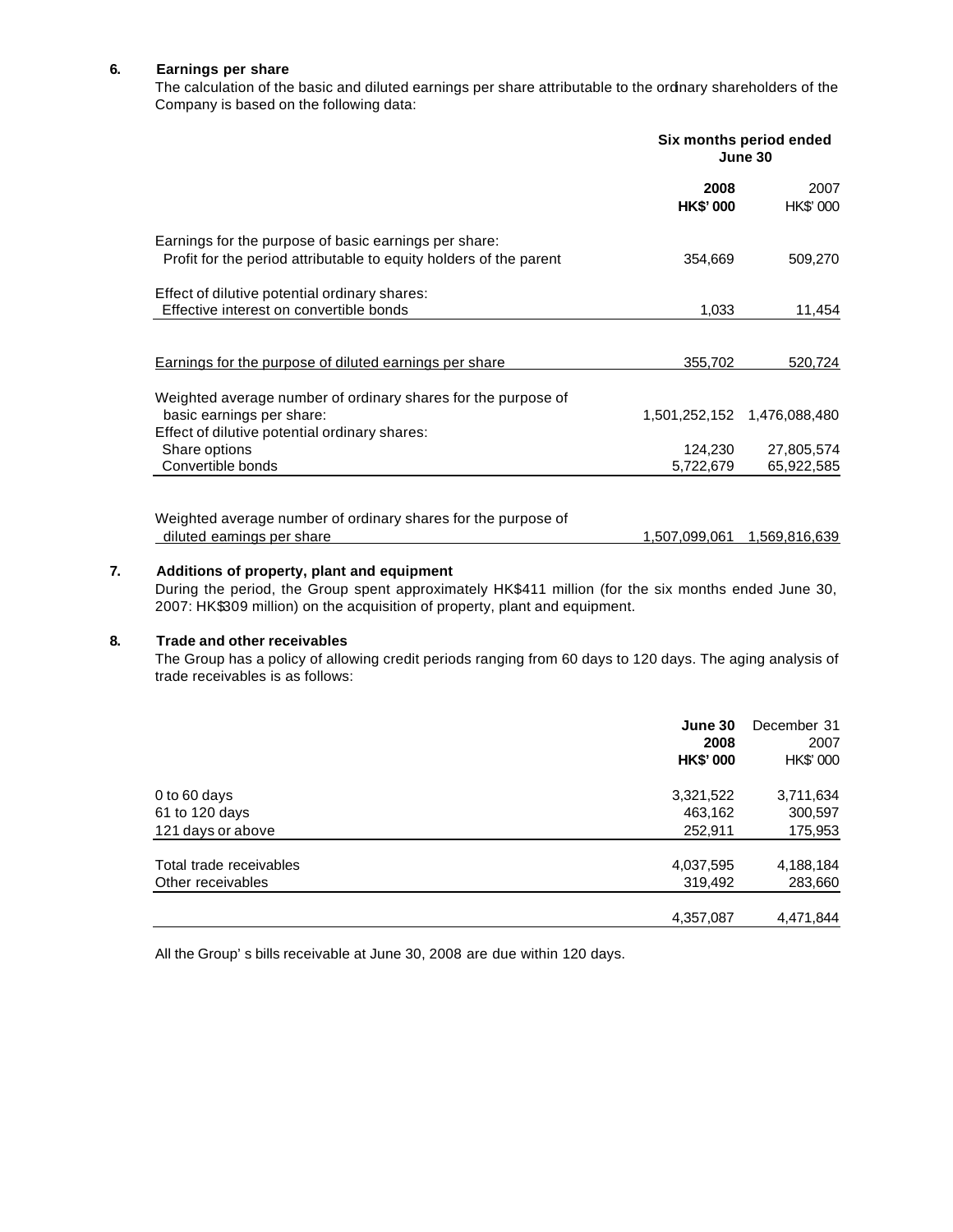#### **9. Trade and other payables**

The aging analysis of trade payables is as follows:

|                      | June 30<br>2008<br><b>HK\$'000</b> | December 31<br>2007<br>HK\$' 000 |
|----------------------|------------------------------------|----------------------------------|
| 0 to 60 days         | 2,451,501                          | 1,947,377                        |
| 61 to 120 days       | 277,159                            | 370,703                          |
| 121 days or above    | 18,584                             | 43,254                           |
| Total trade payables | 2,747,244                          | 2,361,334                        |
| Other payables       | 1,723,020                          | 2,105,073                        |
|                      | 4,470,264                          | 4,466,407                        |

All the Group's bills payable at June 30, 2008 are due within 120 days.

#### **10. Share capital**

| Share capital                                                     | Number of shares |                             |                                    | Share capital                    |  |
|-------------------------------------------------------------------|------------------|-----------------------------|------------------------------------|----------------------------------|--|
|                                                                   | June 30<br>2008  | December 31<br>2007         | June 30<br>2008<br><b>HK\$'000</b> | December 31<br>2007<br>HK\$' 000 |  |
| Ordinary shares of HK\$0.1 each                                   |                  |                             |                                    |                                  |  |
| Authorized                                                        |                  | 2,400,000,000 2,400,000,000 | 240,000                            | 240,000                          |  |
| Issued and fully paid:<br>Shares of HK\$0.10 each at beginning of |                  |                             |                                    |                                  |  |
| the period                                                        |                  | 1,501,252,152 1,465,223,652 | 150,125                            | 146,522                          |  |
| Repurchase of shares                                              |                  | (4,358,500)                 |                                    | (436)                            |  |
| Issued on exercise of share options                               |                  | 40.387.000                  |                                    | 4,039                            |  |
| Shares of HK\$0.10 each at end of                                 |                  |                             |                                    |                                  |  |
| the period                                                        |                  |                             | 150,125                            | 150,125                          |  |

The shares issued during the period ended June 30, 2007 rank pari passu in all respects with the existing shares.

#### **11. Capital commitments**

|                                                                                                                                                               | June 30<br>2008<br><b>HK\$'000</b> | December 31<br>2007<br>HK\$' 000 |
|---------------------------------------------------------------------------------------------------------------------------------------------------------------|------------------------------------|----------------------------------|
| Capital expenditure contracted for but not provided in the financial<br>statements in respect of the purchase of property, plant and<br>equipment and licence | 266,175                            | 320,180                          |
| Capital expenditure authorized but not contracted for in the financial<br>statements in respect of the purchase of property, plant and<br>equipment           | 22.713                             | 71,165                           |